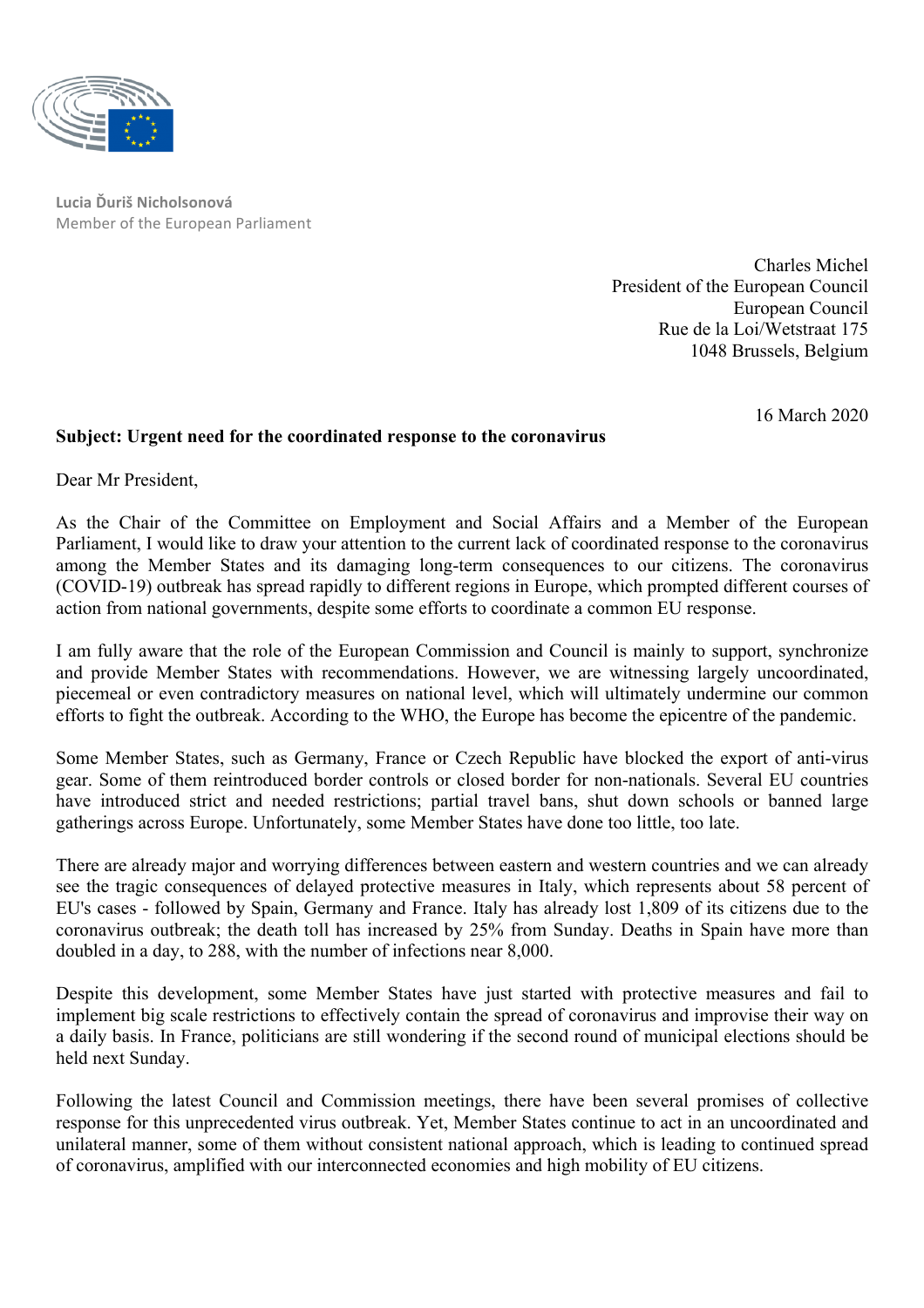The coronavirus COVID-19 will very likely push the European economy into recession this year. The rebound next year will depend on a bold response from Member States and I am very concerned that currently proposed economic will not have any effect without efficiently mitigating its spread**.** The failure to act now on EU level will affect mostly the small, export-oriented economies.

It is fair to assume that what is happening in Italy is going to be reproduced in Spain, France and Germany over the next weeks and delay in EU coordinated response will accordingly cause deepening of the crisis, leading to even higher socio-economic costs. Concern is growing for tens of thousands of cross-border workers**,** who travel between EU states and are facing entry and exit restrictions that could see them unable to work or return home to their families. The fundamental freedoms within the EU will not be ever restored unless all the Member States contain the virus successfully.

Solidarity has been in short supply, as countries restricted the export of medical supplies, in violation of the EU Single Market. The member states have divergent health system capacity, and some are struggling with finding the resources to deal with the pandemic. The situation in Italy shows that patients' lives are endangered when hospitals are overwhelmed.

I believe that all EU citizens deserve to have the same level of protection and without the common EU response and rigorous guidance of the European Commission; we will fail to protect them. This, in turn, will fuel the rise of Euroscept**ic** nationalists and extremists calling into question the whole project of European Union, supposedly based on solidarity and cooperation.

## **Taking all the above into consideration, I would like to call upon the Council to:**

- Take immediate action and call on the Member States to adopt without delay and in cooperation with the European Commission the common guidelines on the application of countermeasures to minimise the spread of the 2019 novel coronavirus in the population, based on scientific evidence from ECDC and WHO and recommendations and supervise their implementation in the Member States, using all political and economic tools at disposal.

- Facilitate effective and cross-sectoral cooperation between the Member States and strongly invite them to adopt the identical and consistent countermeasures to COVID-19, taking into consideration the interconnection of our economic systems and ensuring the same level of protection for all EU citizens.

- Assess all the possibilities under the current legal framework, such as Decision No 1082/2013/EU on serious cross-border threats to health, to step up the cooperation and solidarity among the Member States, and condemn all unilateral and contradictory measures taken on the national level.

## **Further, the Council should take immediate action, in cooperation with Member States and Commission, to:**

- Secure large-scale high-throughput testing of COVID 19 across Europe by helping individual countries obtain necessary equipment if their testing capacity is insufficient. The ability to test on a scale in the tens of millions is critical in saving lives, slowing down the epidemic and last, but not least, help restart the active economy since people can not return to work without being properly tested.

- Reconsider the recent proposal of the EU to mobilize  $\epsilon$ 140 million of public and private funding for promising research on vaccines, diagnosis and treatment as insufficient. In light of recent crises, the funding should be dramatically increased.

- Map the availability of crucial medical supplies and provide this information to individual countries, as the EU has imposed limits on exports of medical equipment outside its borders. The EU should call for solidarity among member countries with nations that are better equipped helping those that are lacking specific pieces of equipment or important medical supplies.